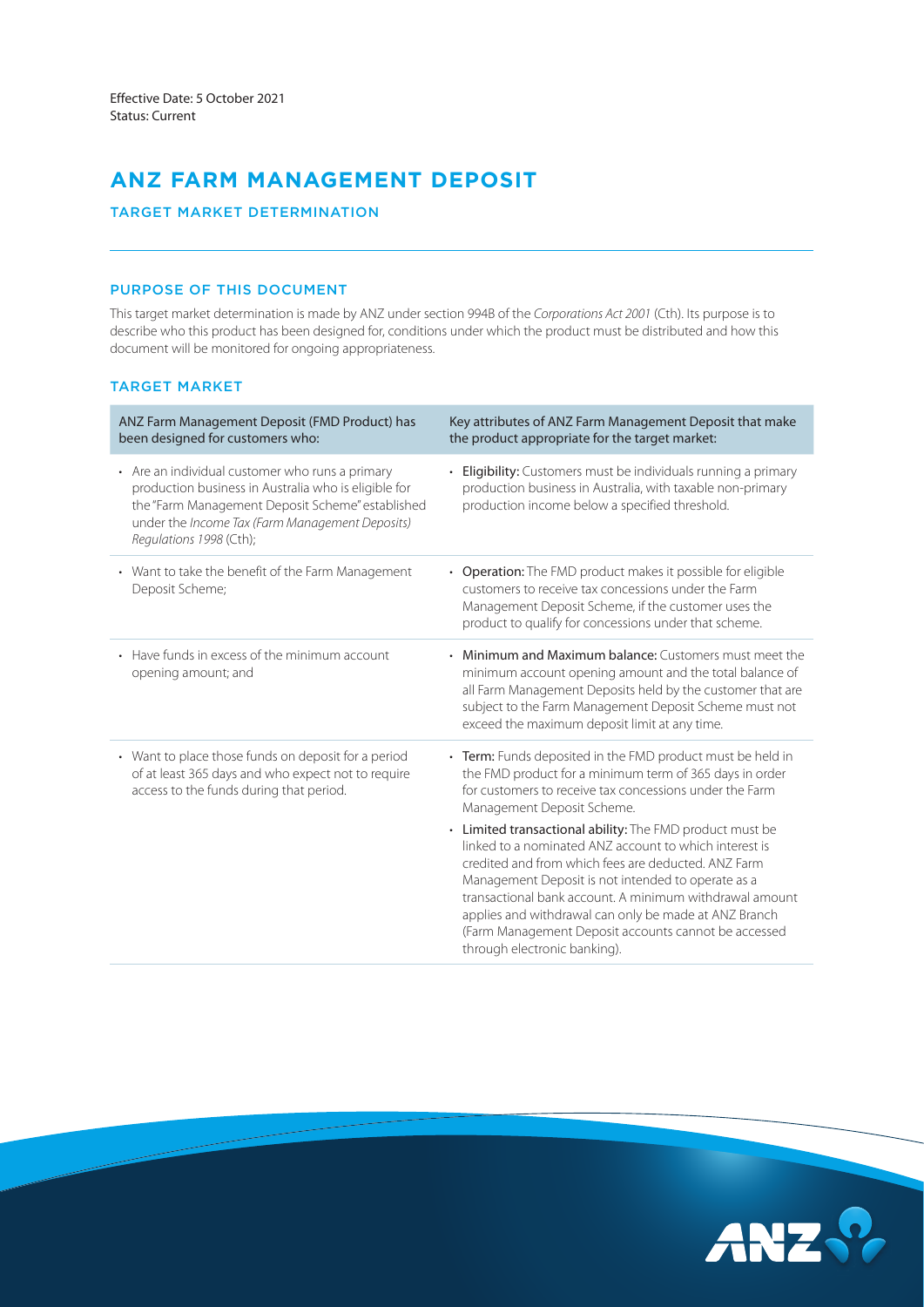# DISTRIBUTION CONDITIONS

ANZ applies the following conditions and restrictions to the distribution of ANZ Farm Management Deposit so that the product is likely to be provided to customers in the target market.

|                             | Condition                                                                                                                                                                                                                                                                   | Why do we do this?                                                                                                                                                                                                                                                                                                                                                                                   |
|-----------------------------|-----------------------------------------------------------------------------------------------------------------------------------------------------------------------------------------------------------------------------------------------------------------------------|------------------------------------------------------------------------------------------------------------------------------------------------------------------------------------------------------------------------------------------------------------------------------------------------------------------------------------------------------------------------------------------------------|
| Channel                     | ANZ Farm Management Deposit can only be provided to<br>customers through the following channels:<br>• ANZ Commercial:<br>• ANZ National Business Centre;<br>• ANZ Branches; and<br>• ANZ Private.<br>ANZ Farm Management Deposit cannot be distributed by<br>third parties. | So that ANZ only considers providing<br>ANZ Farm Management Deposit if<br>the customer's application is received<br>through channels that are subject to<br>appropriate conditions, controls and/or<br>monitoring by ANZ.                                                                                                                                                                            |
| Training &<br>Accreditation | ANZ Farm Management Deposit can only be provided<br>to customers by ANZ directly or through the following<br>persons:<br>• Authorised ANZ staff who are accredited and trained.                                                                                             | So that:<br>• checks are conducted on matters like<br>qualifications and past conduct for<br>ANZ staff involved in the distribution of<br>ANZ products; and<br>• ANZ staff responsible for providing<br>products understand the distribution<br>process they are required to comply<br>with when distributing ANZ products,<br>as well as the legislative framework<br>relevant to their activities. |
| <b>Process</b>              | ANZ Farm Management Deposit can only be provided<br>to customers by following ANZ's customer application<br>and product selection process, including making relevant<br>enquiries into the customer's product needs.                                                        | So that enquiries are made to determine<br>whether the product meets the likely<br>needs, financial situation and objectives<br>of the customer.                                                                                                                                                                                                                                                     |